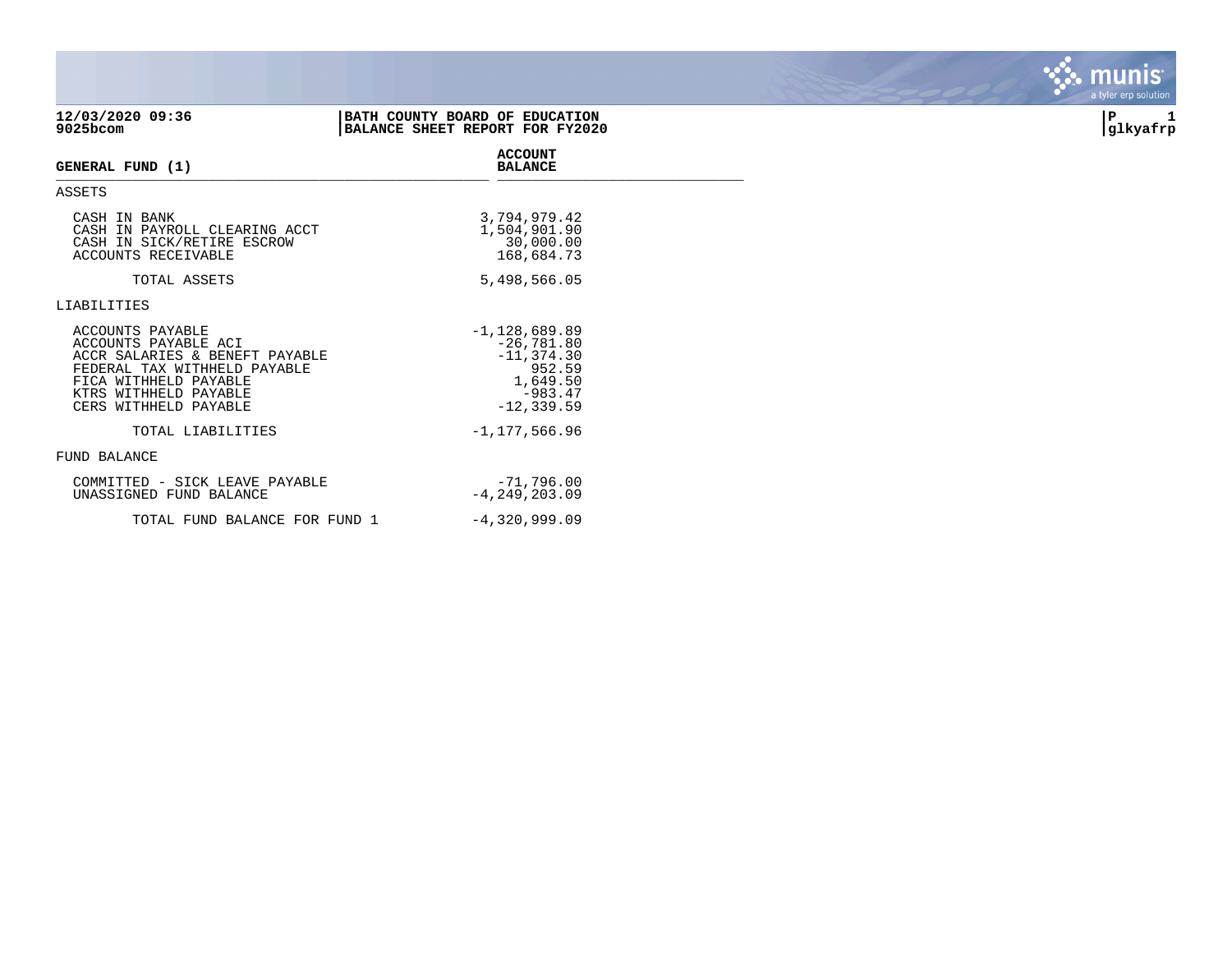| 12/03/2020 09:36<br>$9025$ bcom                                    | BATH COUNTY BOARD OF EDUCATION<br>BALANCE SHEET REPORT FOR FY2020 | 2<br>ΙP<br> glkyafrp |
|--------------------------------------------------------------------|-------------------------------------------------------------------|----------------------|
| SPECIAL REVENUE (2)                                                | <b>ACCOUNT</b><br><b>BALANCE</b>                                  |                      |
| ASSETS                                                             |                                                                   |                      |
| CASH IN BANK<br>ACCOUNTS RECEIVABLE                                | 122,754.01<br>199, 113. 31                                        |                      |
| TOTAL ASSETS                                                       | 321,867.32                                                        |                      |
| LIABILITIES                                                        |                                                                   |                      |
| ACCOUNTS PAYABLE<br>ACCOUNTS PAYABLE ACI<br>ADVANCES FROM GRANTORS | $-1,805.01$<br>$-552.00$<br>$-319,510.31$                         |                      |
| TOTAL LIABILITIES                                                  | $-321,867.32$                                                     |                      |

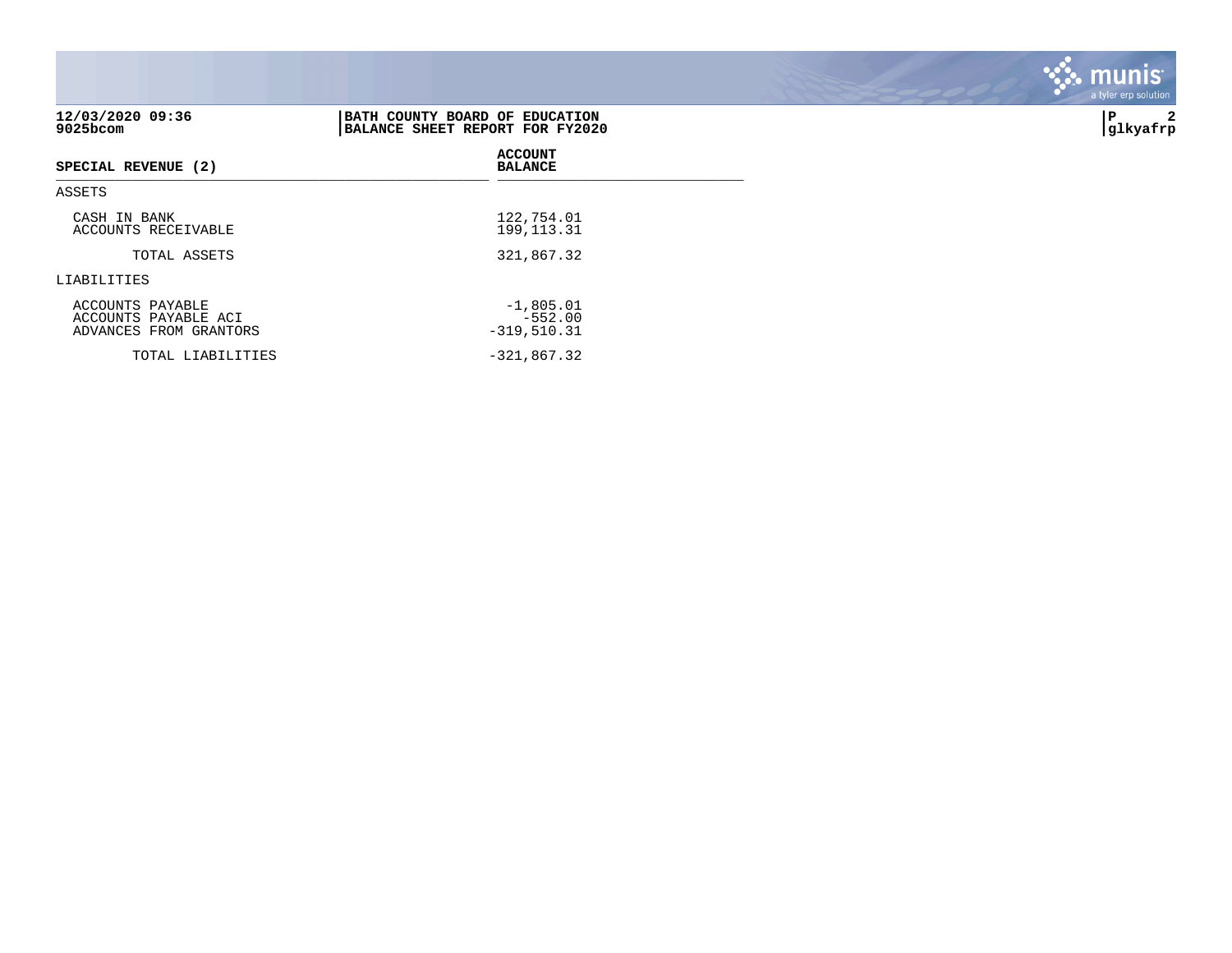| 12/03/2020 09:36<br>9025bcom             | BATH COUNTY BOARD OF EDUCATION<br>BALANCE SHEET REPORT FOR FY2020 | 3<br>∣P<br> glkyafrp |
|------------------------------------------|-------------------------------------------------------------------|----------------------|
| DISTRICT ACTIVITY FD (ANNUAL) (21)       | <b>ACCOUNT</b><br><b>BALANCE</b>                                  |                      |
| ASSETS                                   |                                                                   |                      |
| CASH IN BANK                             | 97,014.06                                                         |                      |
| TOTAL ASSETS                             | 97,014.06                                                         |                      |
| LIABILITIES                              |                                                                   |                      |
| ACCOUNTS PAYABLE<br>ACCOUNTS PAYABLE ACI | $-540.35$<br>$-63.60$                                             |                      |
| TOTAL LIABILITIES                        | $-603.95$                                                         |                      |
| FUND BALANCE                             |                                                                   |                      |
| COMMITTED - OTHER                        | $-96, 410.11$                                                     |                      |
| TOTAL FUND BALANCE FOR FUND 21           | $-96,410.11$                                                      |                      |

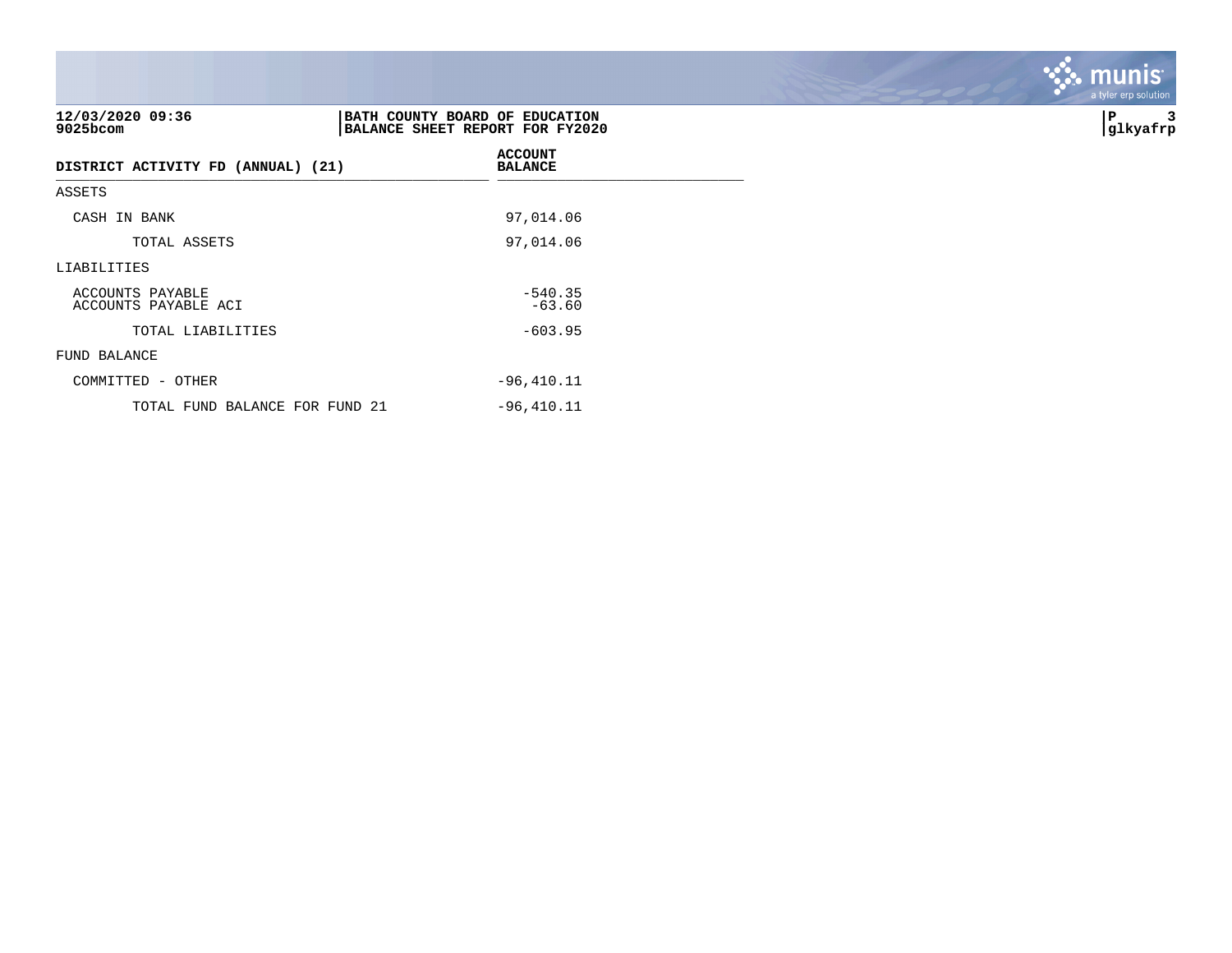| 12/03/2020 09:36<br>$9025$ bcom                      | BATH COUNTY BOARD OF EDUCATION<br>BALANCE SHEET REPORT FOR FY2020 | ∣P<br>4<br> glkyafrp |
|------------------------------------------------------|-------------------------------------------------------------------|----------------------|
| BUILDING FUND (5 CENT LEVY) (320)                    | <b>ACCOUNT</b><br><b>BALANCE</b>                                  |                      |
| ASSETS                                               |                                                                   |                      |
| CASH IN BANK                                         | 121,570.72                                                        |                      |
| TOTAL ASSETS                                         | 121,570.72                                                        |                      |
| FUND BALANCE                                         |                                                                   |                      |
| RESTRICTED - OTHER<br>RESTRICTED-SFCC ESCROW-CURRENT | $-21,991,10$<br>$-99,579.62$                                      |                      |
| TOTAL FUND BALANCE FOR FUND 320                      | $-121,570.72$                                                     |                      |

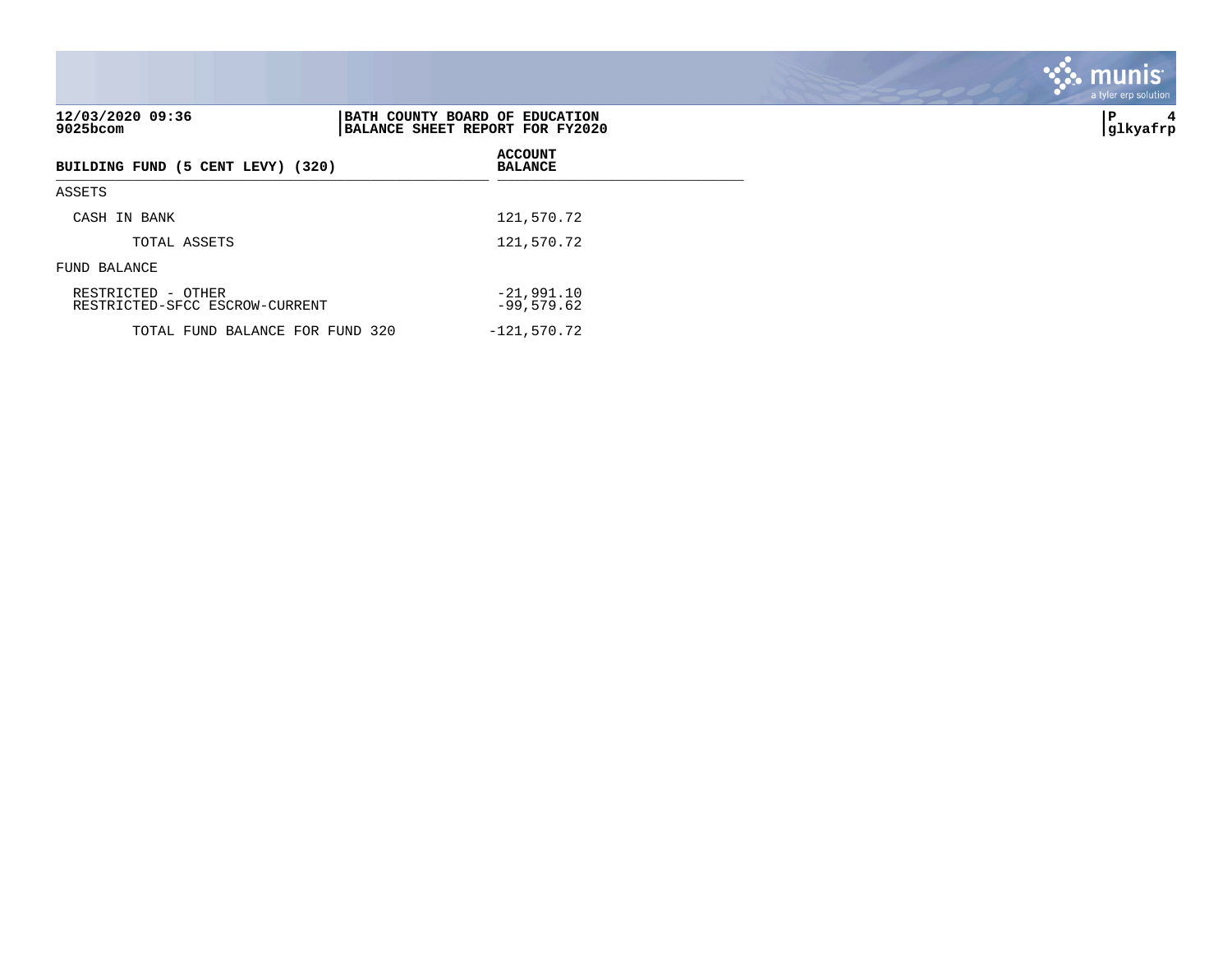| 12/03/2020 09:36<br>9025bcom    | BATH COUNTY BOARD OF EDUCATION<br>BALANCE SHEET REPORT FOR FY2020 | 5<br>P<br> glkyafrp |
|---------------------------------|-------------------------------------------------------------------|---------------------|
| CONSTRUCTION FUND (360)         | <b>ACCOUNT</b><br><b>BALANCE</b>                                  |                     |
| ASSETS                          |                                                                   |                     |
| CASH IN BANK                    | 95,125.35                                                         |                     |
| TOTAL ASSETS                    | 95,125.35                                                         |                     |
| LIABILITIES                     |                                                                   |                     |
| ACCOUNTS PAYABLE ACI            | $-749.00$                                                         |                     |
| TOTAL LIABILITIES               | $-749.00$                                                         |                     |
| FUND BALANCE                    |                                                                   |                     |
| RESTRICTED-FUTURE CONSTR BG-1   | $-94, 376.35$                                                     |                     |
| TOTAL FUND BALANCE FOR FUND 360 | $-94, 376.35$                                                     |                     |

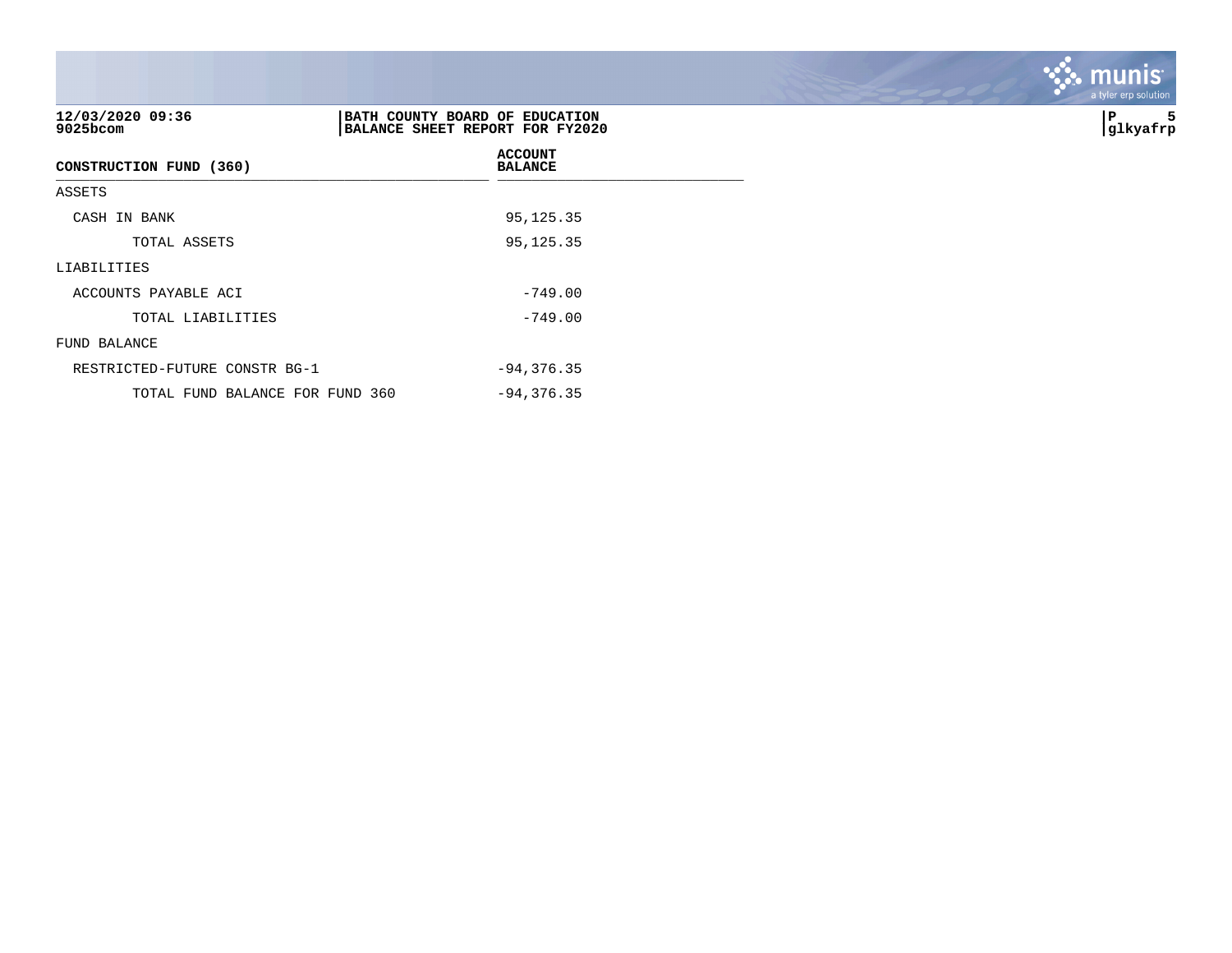| 12/03/2020 09:36<br>9025bcom                                                                                               | BATH COUNTY BOARD OF EDUCATION<br>BALANCE SHEET REPORT FOR FY2020                 | 6<br>P<br>glkyafrp |
|----------------------------------------------------------------------------------------------------------------------------|-----------------------------------------------------------------------------------|--------------------|
| FOOD SERVICE FUND (51)                                                                                                     | <b>ACCOUNT</b><br><b>BALANCE</b>                                                  |                    |
| ASSETS                                                                                                                     |                                                                                   |                    |
| CASH IN BANK<br>ACCOUNTS RECEIVABLE<br>INVENTORIES FOR CONSUMPTION<br>DEF OUTFLOW OF RESOURCES<br>DEF OUTFLOW OF RESOURCES | 2,187,517.28<br>15,156.86<br>2,438.11<br>71,769.65<br>267,788.83                  |                    |
| TOTAL ASSETS                                                                                                               | 2,544,670.73                                                                      |                    |
| LIABILITIES                                                                                                                |                                                                                   |                    |
| ACCOUNTS PAYABLE<br>NET PENSION LIABILITY<br>NET PENSION LIABILITY<br>DEF INFLOW OF RESOURCES<br>DEF INFLOW OF RESOURCES   | $-5,867.37$<br>$-274, 400.78$<br>$-1,029,917.59$<br>$-72, 165.90$<br>$-93,535.51$ |                    |
| TOTAL LIABILITIES                                                                                                          | $-1,475,887.15$                                                                   |                    |
| FUND BALANCE                                                                                                               |                                                                                   |                    |
| RESTRICTED - OTHER<br>RESTRICTED-OTHER<br>RESTRICTED-NET ASSETS                                                            | 274,797.03<br>855,664.27<br>$-2,199,244.88$                                       |                    |
| TOTAL FUND BALANCE FOR FUND 51                                                                                             | $-1,068,783.58$                                                                   |                    |

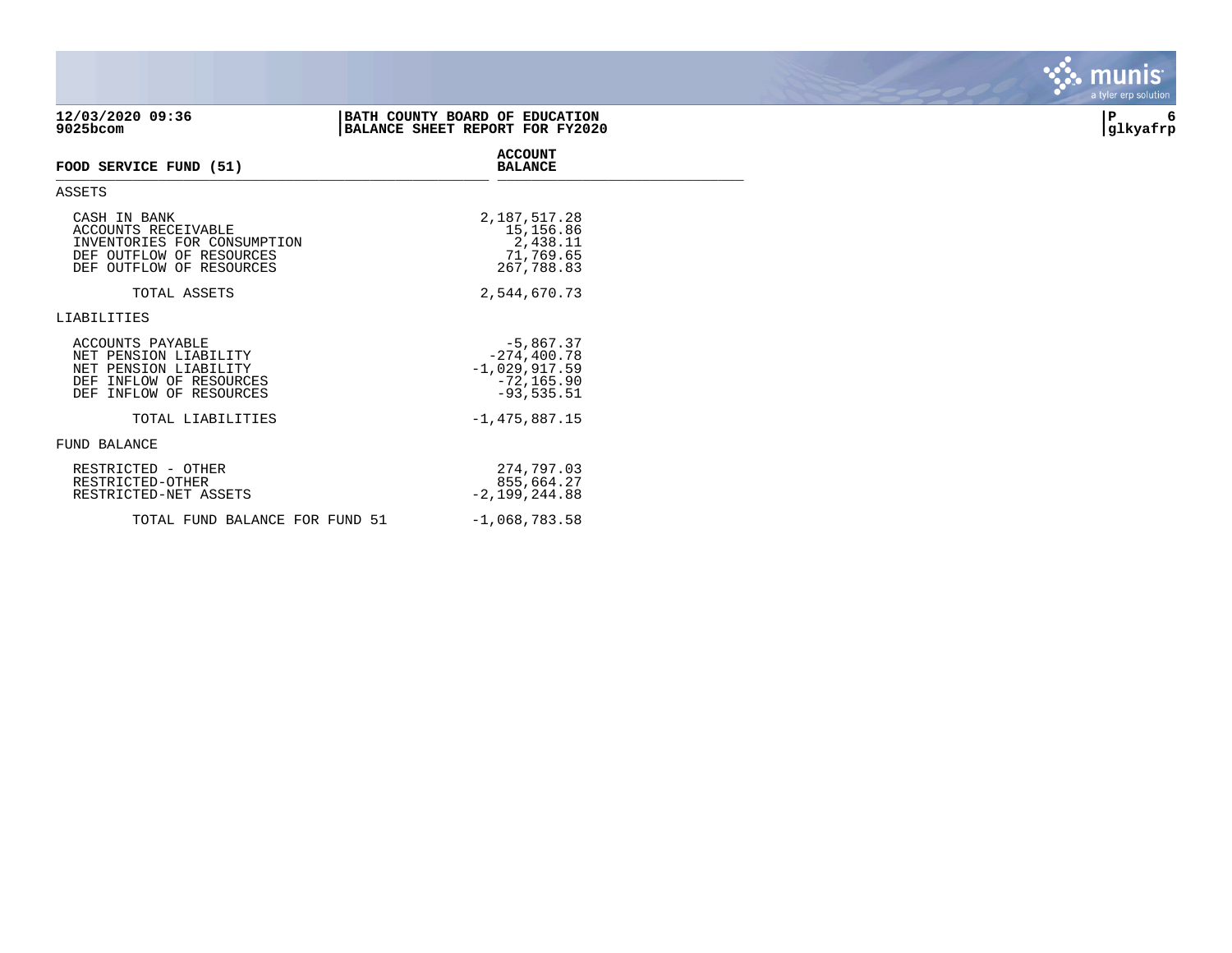| 12/03/2020 09:36<br>9025bcom                                                                                             | BATH COUNTY BOARD OF EDUCATION<br>BALANCE SHEET REPORT FOR FY2020         | 7<br>P<br> glkyafrp |
|--------------------------------------------------------------------------------------------------------------------------|---------------------------------------------------------------------------|---------------------|
| CHILD CARE (52)                                                                                                          | <b>ACCOUNT</b><br><b>BALANCE</b>                                          |                     |
| ASSETS                                                                                                                   |                                                                           |                     |
| CASH IN BANK<br><b>ACCOUNTS RECEIVABLE</b><br>DEF OUTFLOW OF RESOURCES<br>DEF OUTFLOW OF RESOURCES                       | 33,558.60<br>9,666.97<br>17,500.82<br>65,623.85                           |                     |
| TOTAL ASSETS                                                                                                             | 126,350.24                                                                |                     |
| LIABILITIES                                                                                                              |                                                                           |                     |
| ACCOUNTS PAYABLE<br>NET PENSION LIABILITY<br>NET PENSION LIABILITY<br>DEF INFLOW OF RESOURCES<br>DEF INFLOW OF RESOURCES | $-22.67$<br>$-70,087.25$<br>$-137,638.81$<br>$-16,836.16$<br>$-24,619.73$ |                     |
| TOTAL LIABILITIES                                                                                                        | $-249, 204.62$                                                            |                     |
| FUND BALANCE                                                                                                             |                                                                           |                     |
| RESTRICTED - OTHER<br>RESTRICTED-OTHER PENSION<br>RESTRICTED-NET ASSETS                                                  | 69,422.59<br>96,634.69<br>$-43, 202.90$                                   |                     |
| TOTAL FUND BALANCE FOR FUND 52                                                                                           | 122,854.38                                                                |                     |

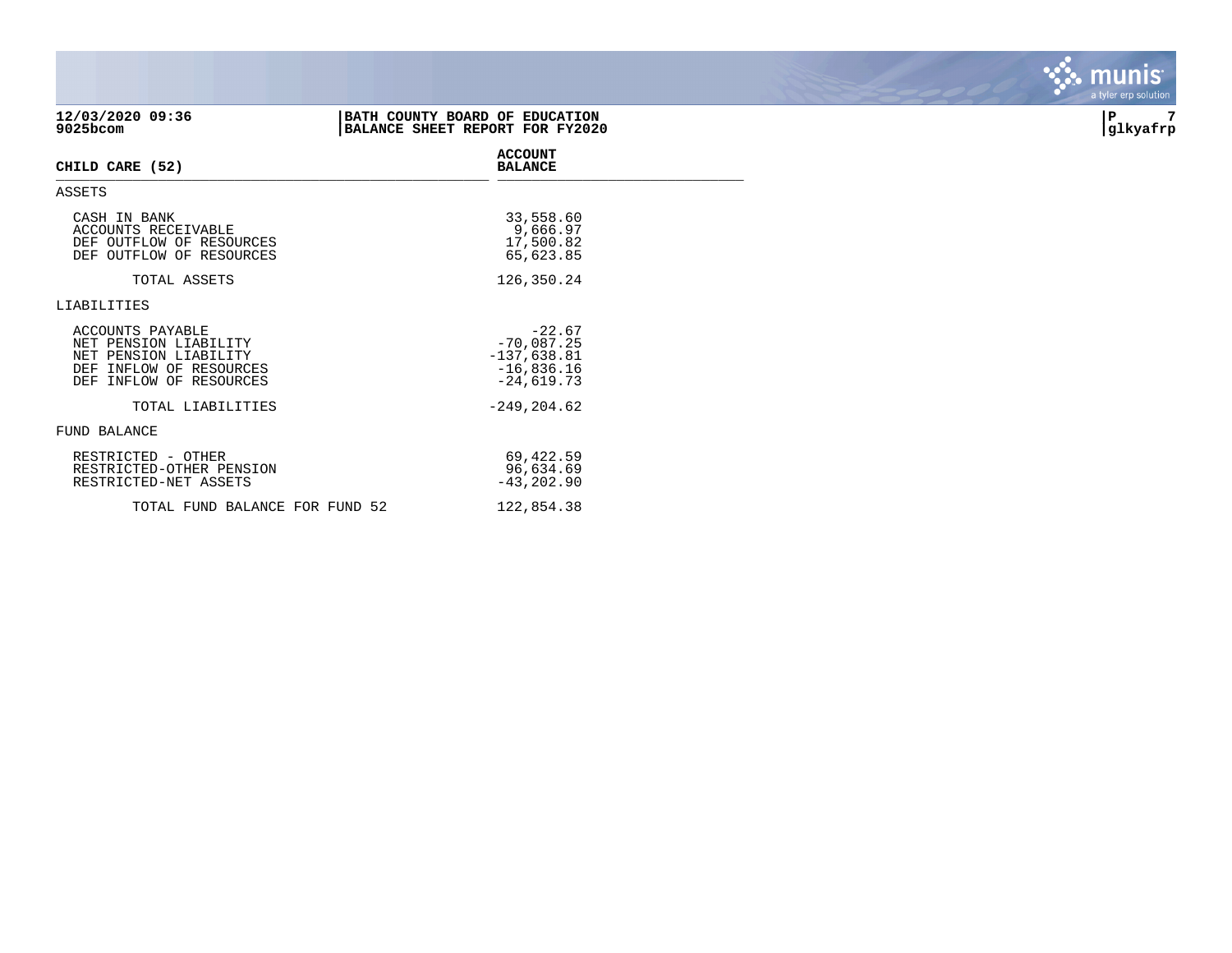| 12/03/2020 09:36<br>9025bcom   | BATH COUNTY BOARD OF EDUCATION<br>BALANCE SHEET REPORT FOR FY2020 | 8<br>P<br> glkyafrp |
|--------------------------------|-------------------------------------------------------------------|---------------------|
| PRESCHOOL (53)                 | <b>ACCOUNT</b><br><b>BALANCE</b>                                  |                     |
| ASSETS                         |                                                                   |                     |
| CASH IN BANK                   | 577.33                                                            |                     |
| TOTAL ASSETS                   | 577.33                                                            |                     |
| LIABILITIES                    |                                                                   |                     |
| ACCOUNTS PAYABLE               | $-83.82$                                                          |                     |
| TOTAL LIABILITIES              | $-83.82$                                                          |                     |
| FUND BALANCE                   |                                                                   |                     |
| RESTRICTED-NET ASSETS          | $-493.51$                                                         |                     |
| TOTAL FUND BALANCE FOR FUND 53 | $-493.51$                                                         |                     |

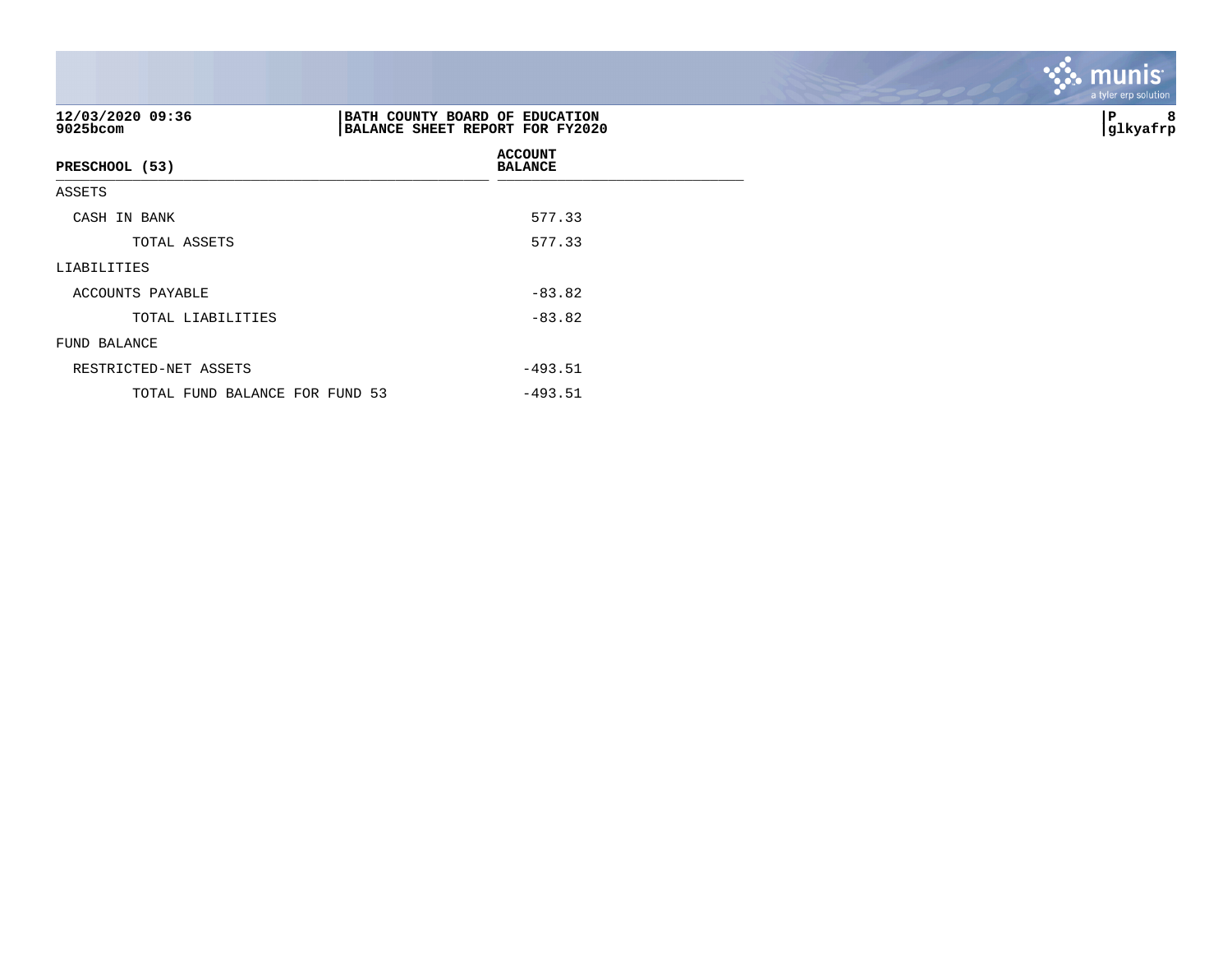| 12/03/2020 09:36<br>$9025$ bcom  | BATH COUNTY BOARD OF EDUCATION<br>BALANCE SHEET REPORT FOR FY2020 | 9<br>lΡ<br> glkyafrp |
|----------------------------------|-------------------------------------------------------------------|----------------------|
| TRUST/AGENCY FUNDS (7000)        | <b>ACCOUNT</b><br><b>BALANCE</b>                                  |                      |
| ASSETS                           |                                                                   |                      |
| CASH IN BANK                     | 19,550.70                                                         |                      |
| TOTAL ASSETS                     | 19,550.70                                                         |                      |
| FUND BALANCE                     |                                                                   |                      |
| RESTRICTED FUND BALANCE          | $-19,550.70$                                                      |                      |
| TOTAL FUND BALANCE FOR FUND 7000 | $-19,550.70$                                                      |                      |

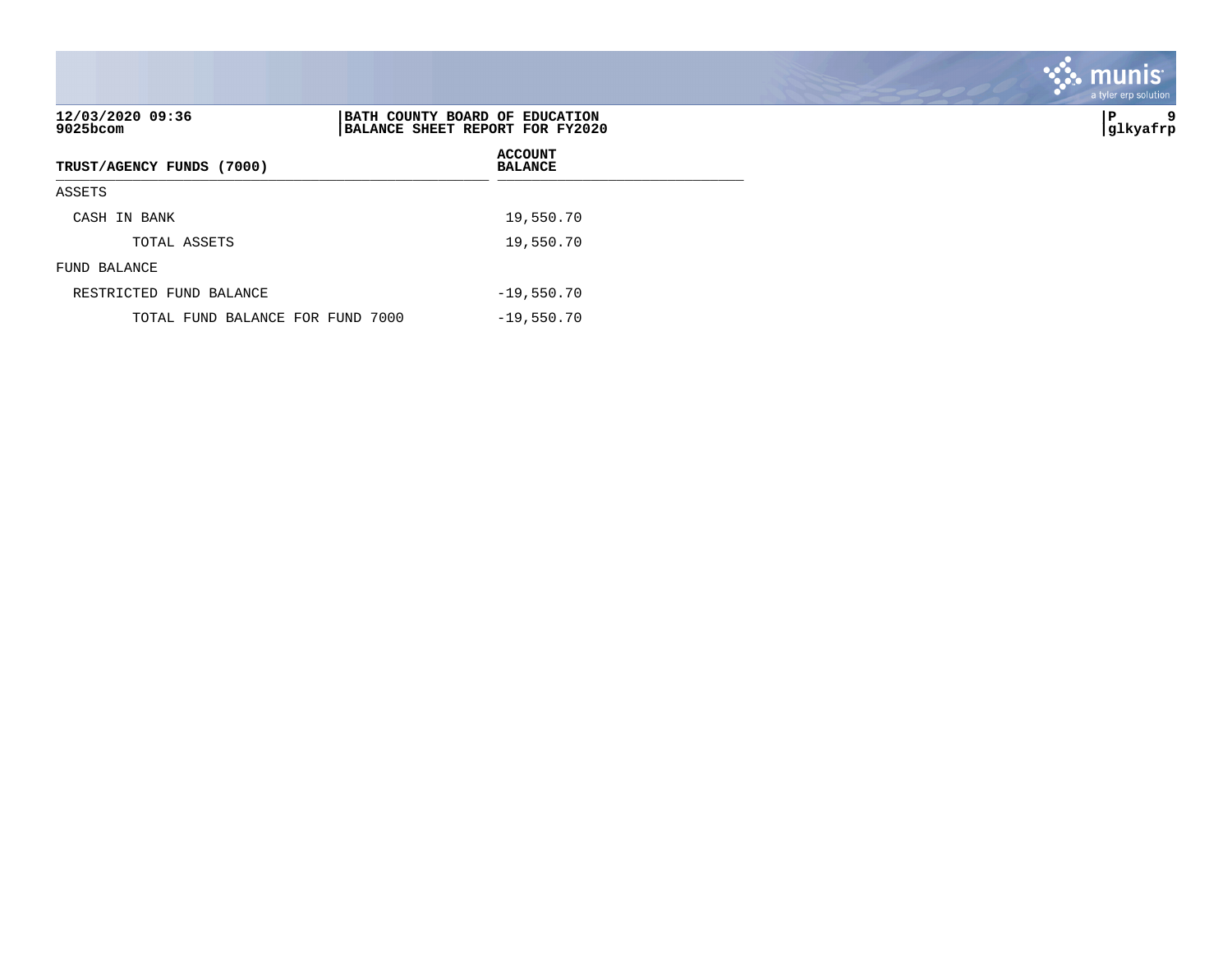| 12/03/2020 09:36<br>9025bcom                                                                                                                                                                                                                                          | BATH COUNTY BOARD OF EDUCATION<br>BALANCE SHEET REPORT FOR FY2020                                                                                                                      | 10<br>İΡ<br>glkyafrp |
|-----------------------------------------------------------------------------------------------------------------------------------------------------------------------------------------------------------------------------------------------------------------------|----------------------------------------------------------------------------------------------------------------------------------------------------------------------------------------|----------------------|
| <b>GOVERNMENTAL ASSETS (8)</b>                                                                                                                                                                                                                                        | <b>ACCOUNT</b><br><b>BALANCE</b>                                                                                                                                                       |                      |
| ASSETS                                                                                                                                                                                                                                                                |                                                                                                                                                                                        |                      |
| LAND<br>LAND IMPROVEMENTS<br>ACCUM DEPR LAND IMPROVEMENTS<br>BUILDINGS & BLDING IMPROVEMENT<br>ACCUM DEPR BLDG IMPROVMENTS<br>TECHNOLOGY EQUIPMENT<br>ACCUM DEPR TECHNOLOGY EQUIP<br>VEHICLES<br>ACCUM DEPR VEHICLES<br>GENERAL EQUIPMENT<br>ACCUM DEPR GENERAL EQUIP | 518,316.60<br>1,124,210.27<br>$-964,010.70$<br>45,984,138.97<br>$-11,872,194.02$<br>1,908,896.18<br>$-1,636,372.63$<br>3,849,626.19<br>$-2,919,979.38$<br>861, 327.28<br>$-721,657.49$ |                      |
| TOTAL ASSETS                                                                                                                                                                                                                                                          | 36, 132, 301. 27                                                                                                                                                                       |                      |
| FUND BALANCE                                                                                                                                                                                                                                                          |                                                                                                                                                                                        |                      |
| INVESTMENTS GOVERNMENTAL ASSET                                                                                                                                                                                                                                        | $-36, 132, 301.27$                                                                                                                                                                     |                      |

TOTAL FUND BALANCE FOR FUND 8  $-36,132,301.27$ 

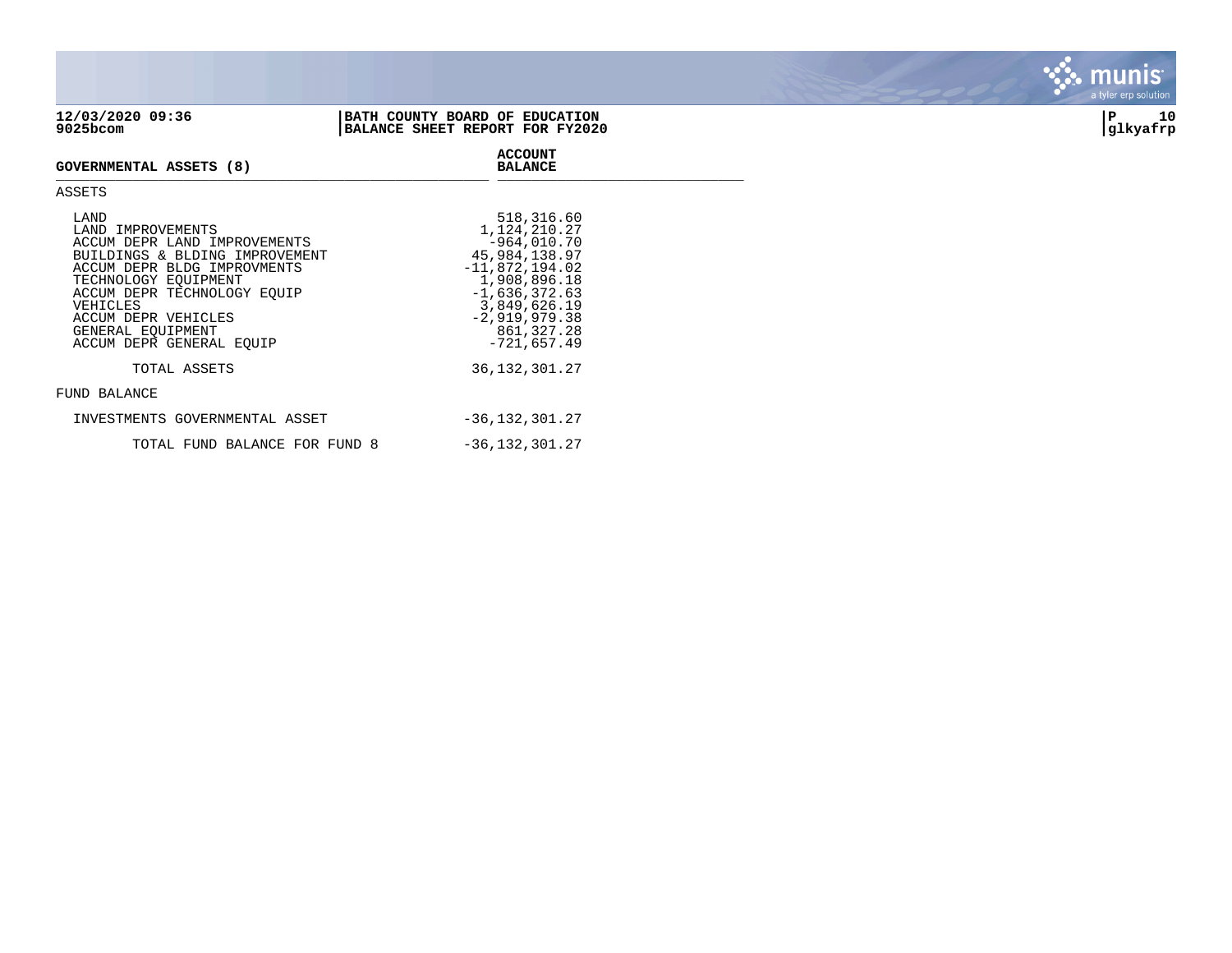| $+4$ , 09, 4040 09:90<br>9025bcom | 2011111 COUNTI DOINCE OI DEUCHIICH<br>BALANCE SHEET REPORT FOR FY2020 | --<br> glkyafrp |
|-----------------------------------|-----------------------------------------------------------------------|-----------------|
| FOOD SERVICE ASSETS (81)          | <b>ACCOUNT</b><br><b>BALANCE</b>                                      |                 |
| ASSETS                            |                                                                       |                 |
| BUILDINGS & BLDING IMPROVEMENT    | 308,000.00                                                            |                 |

| 12/03/2020 09:36 | I COUNTY BOARD OF EDUCATION<br>BATH       | ם       |  |
|------------------|-------------------------------------------|---------|--|
| 9025bcom         | SHEET REPORT FOR FY2020<br><b>BALANCE</b> | .kyafrp |  |

| <b>DUILULUS &amp; DULLINI IMPRUVENTINI</b> | 300,000.00     |
|--------------------------------------------|----------------|
| ACCUM DEPR BLDG IMPROVMENTS                | $-74, 433.33$  |
| TECHNOLOGY EOUIPMENT                       | 5,212.63       |
| ACCUM DEPR TECHNOLOGY EQUIP                | $-3,973.90$    |
| VEHICLES                                   | 35,895.00      |
| ACCUM DEPR VEHICLES                        | $-19,886.75$   |
| GENERAL EOUIPMENT                          | 616, 188.39    |
| ACCUM DEPR GENERAL EOUIP                   | $-501, 972.35$ |
|                                            |                |
| TOTAL ASSETS                               | 365,029.69     |
|                                            |                |
| FUND BALANCE                               |                |
|                                            |                |
| INVESTMENT BUSINESS ASSETS                 | $-365,029.69$  |
|                                            |                |
| TOTAL FUND BALANCE FOR FUND 81             | $-365,029.69$  |

**BASE** munis a tyler erp solution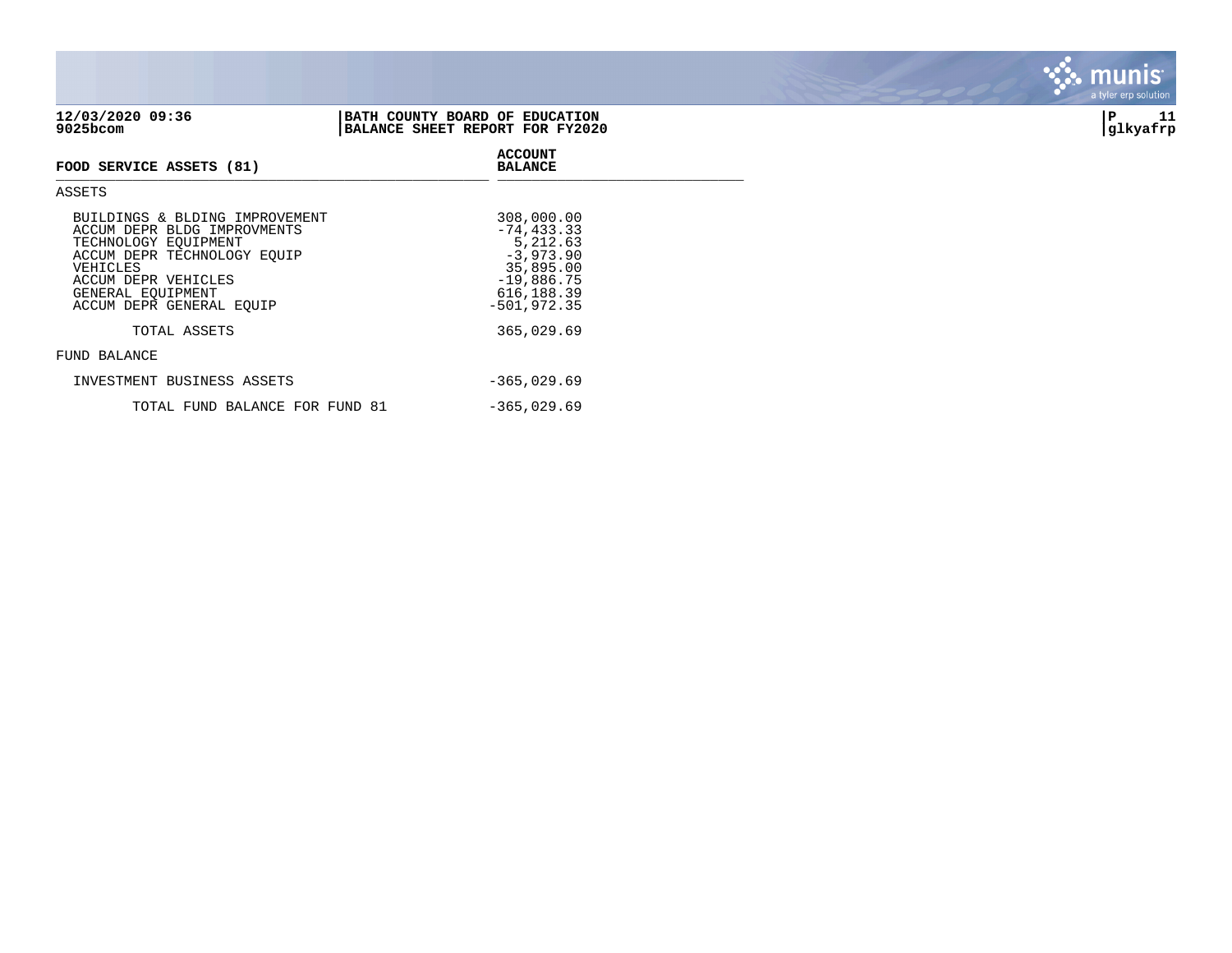|                                                     |                                                                   | <b>munis</b><br>a tyler erp solution |
|-----------------------------------------------------|-------------------------------------------------------------------|--------------------------------------|
| 12/03/2020 09:36<br>9025bcom                        | BATH COUNTY BOARD OF EDUCATION<br>BALANCE SHEET REPORT FOR FY2020 | 12<br>∣P<br> glkyafrp                |
| ADULT EDUCATION ASSETS (84)                         | <b>ACCOUNT</b><br><b>BALANCE</b>                                  |                                      |
| ASSETS                                              |                                                                   |                                      |
| TECHNOLOGY EQUIPMENT<br>ACCUM DEPR TECHNOLOGY EQUIP | 11,535.00<br>$-11,535.00$                                         |                                      |
| TOTAL ASSETS                                        | .00                                                               |                                      |